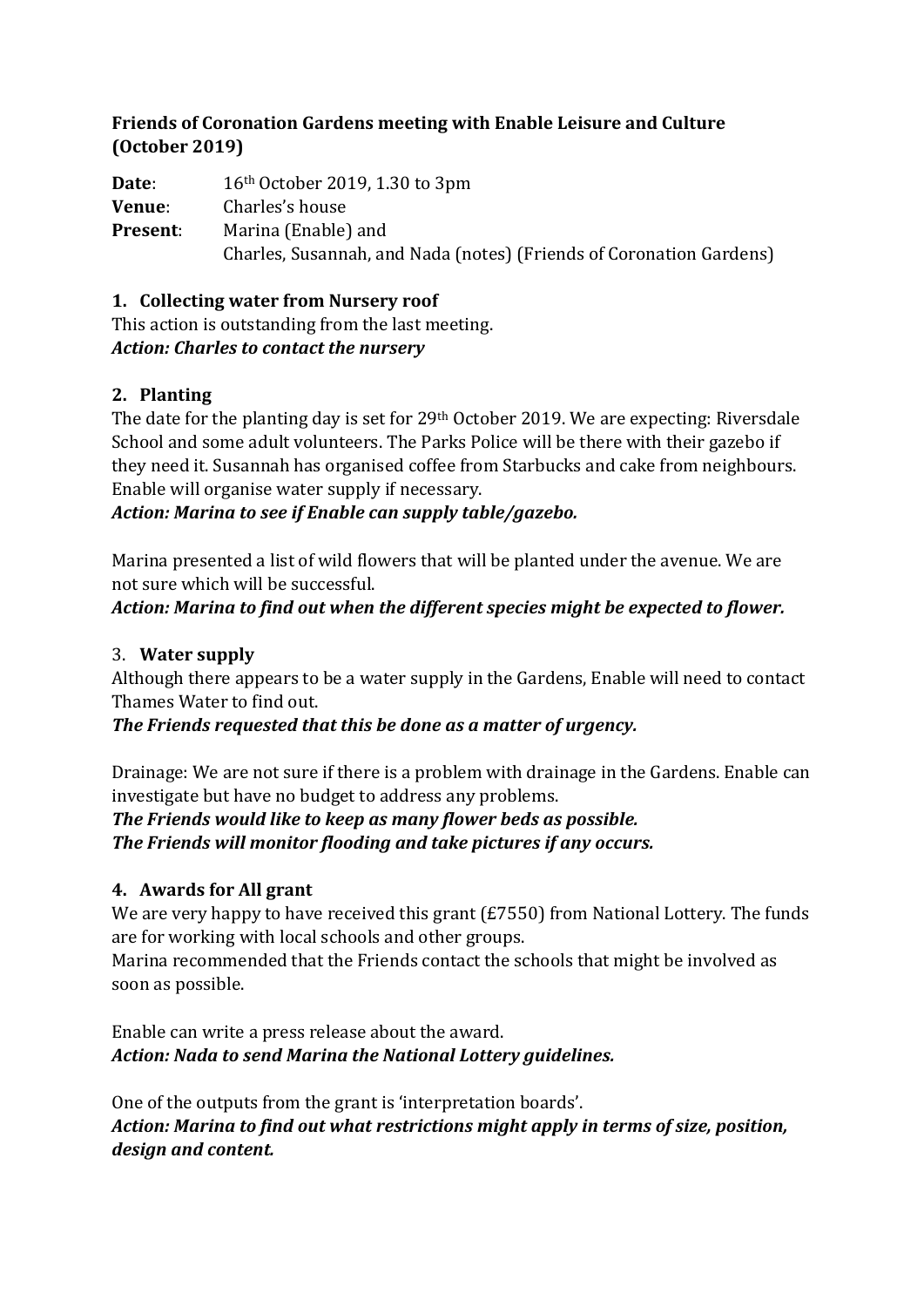The grant also covers some of the costs of our winter and summer events. The Friends are working the Cara from Enable Events.

## *Action: Friends to let Marina know what needs to be done by Enable eg removing the bollard, ensuring the gates shut and publicising that the Gardens will be closed for the event.*

## **5. North West Corner**

The plans for this area, including a circle with a centrepiece, and herb beds around the edges with an accessible path were presented.

Once everything is agreed, Enable will send the work out for tender with a view to the work starting possibly in March 2020 and hopefully finished in time for our summer event.

*Action: Susannah asked Marina to remind Sam to set up a meeting.*

#### **6. Locking the gates**

Dan reported that he has a group of 8 volunteers who he will communicate with. Ideally he would like this group to expand to 12 volunteers.

*Action: Marina to ask Ian to contact Dan about a firm start date, types of locks to be used, time for 'training' for volunteers. Enable will also need to put up signage explaining the trial for users of the Gardens.*

#### **7. Protection mats for school entrance**

This is in hand, but Marina is not sure about when. In the longer term we need to think about a more permanent solution.

*Action: Marina to investigate and give us a date before the end of the year*

# **8. Tree planting**

The Love Parks tree will be planted at the end of November. We are happy with any of the three species suggested by Jess (which give colour), and agreed the position. *Action: Marina to advise us of the planting date, so that we can attend.*

Other trees will be planted before March 2020. *Action: Marina to ask Jess to let us know the dates when she knows.*

#### **9. Brightside quarterly magazine**

Marina has negotiated a regular feature on Friends groups. The first article (November) will be a general one by Marina introducing all the groups. The next one will be about the Friends of Coronation Gardens.

*Action: Marina to co-ordinate with Amy at Enable. And to let us know about listings for the Winter event.* 

#### **10.Paths**

Marina shared a plan of where Enable think the paths need attention. We discussed the merits of patching the paths and doing something more permanent, but more expensive. *Action: Marina to find out the options so that we are in a position to decide, and also to see if this work could be co-ordinated with work on the NW Corner.*